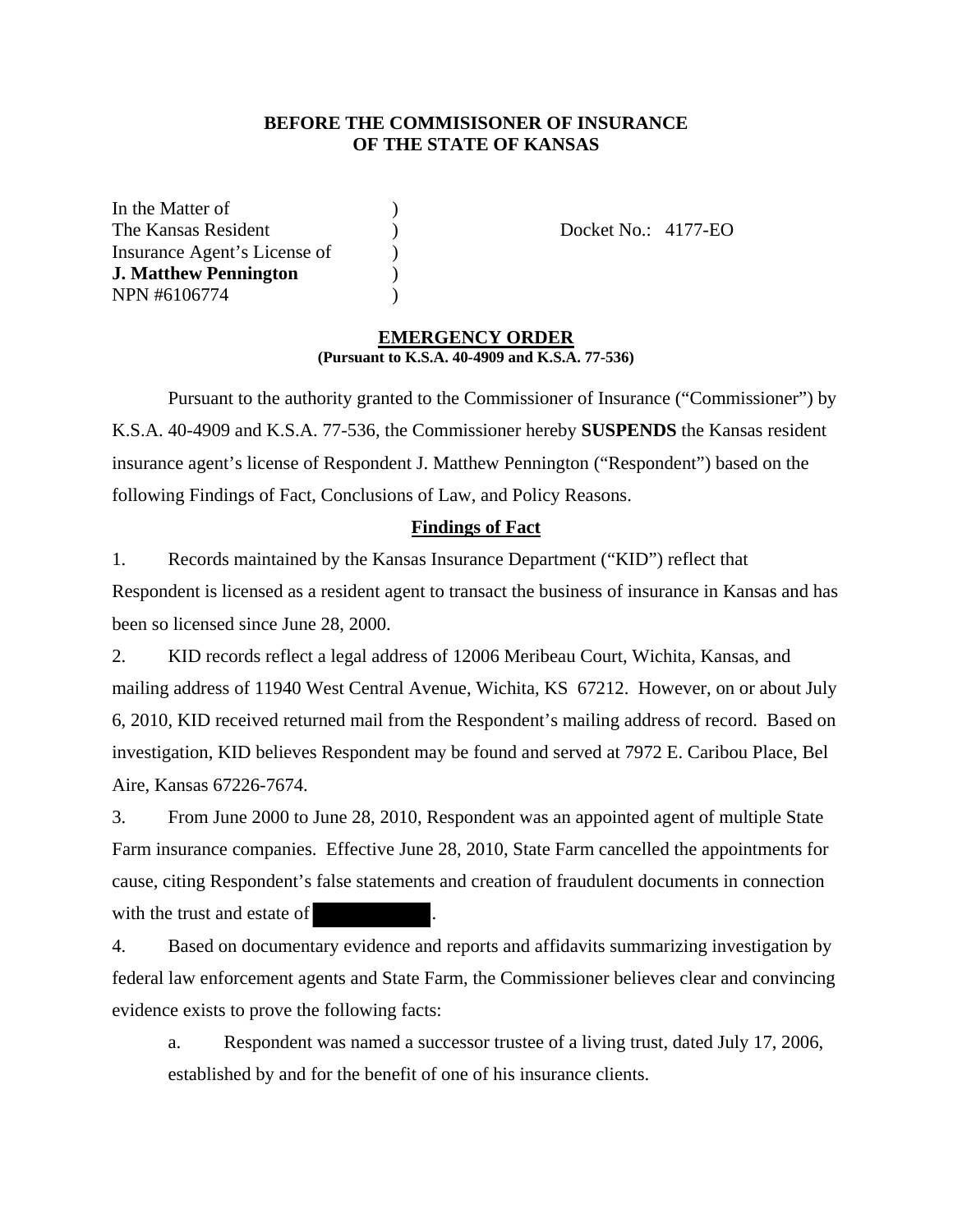b. The client, was a woman in her seventies with no close living family members.

c. Respondent advised on financial matters, directed to the attorney who drafted the trust, and was named to serve as trustee during the incapacity of and at her death.

d. In July 2006, Respondent sold an insurance policy on life to the trust. The initial premium was paid as a lump sum and additional amounts were added to a total premium of \$741,215.03 (less \$13,691.75 refunded to avoid creating a modified endowment account). After several modifications, the policy value was amended to \$1,325,000, and Respondent was paid a commission of \$52,164.59.

e. In October 2007, Respondent submitted an application and premium for a \$100,000 deferred life annuity showing as owner and annuitant and the trust as beneficiary. The policy was issued November 20, 2007, with a policy date of October 28, 2007. was 73 years of age at the time.

f. On November 21, 2008, Respondent submitted a form, purportedly signed by requesting surrender of the cash value of the annuity, and the company issued a check for \$99,484.89 (the policy value of approximately \$104,000 less a 5% surrender charge). The check appears to have been endorsed by to Respondent and deposited to Respondent's account with Home Bank & Trust.

g. On September 9, 2009, Respondent changed the mailing address on the life insurance policy to his own address. When questioned by the company, Respondent stated that he was son-in-law, which was not true.

h. In September 2009, within days after the address change, Respondent submitted a request, purportedly signed by for a partial withdrawal of \$278,250 from the policy. Respondent admits he personally received the money but states that wanted him to have it.

i. On or about October 27, 2009, at the age of 75, died unexpectedly in her home, and Respondent discovered her body on the morning of October 28, 2009.

j. Respondent distributed personal property, including the proceeds of the life insurance policy, according to personal property memoranda, the last of which was dated October 14, 2009, and purportedly signed by Respondent admits he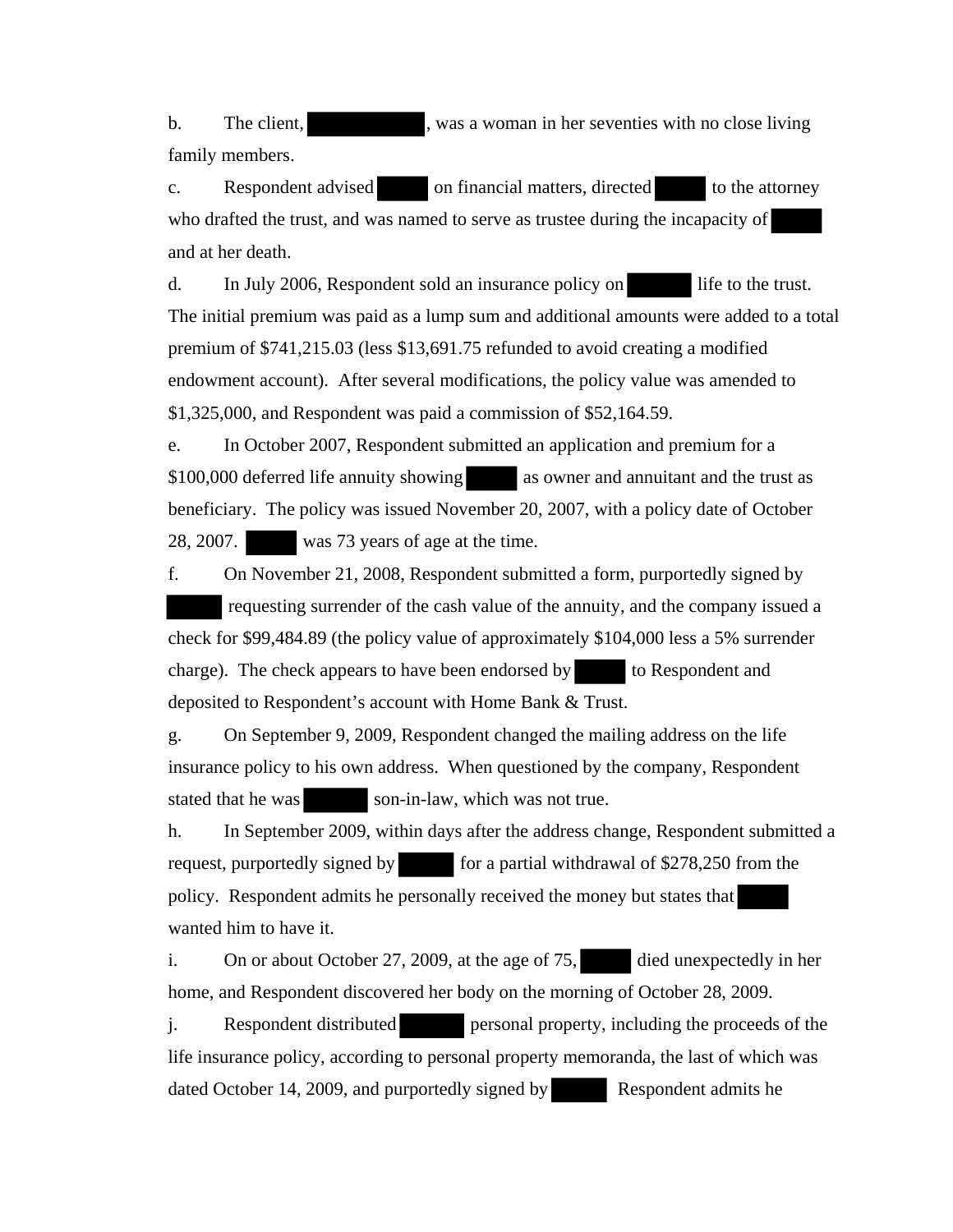prepared the memoranda and made hand-written changes, and Respondent's secretary admits that she notarized the documents without witnessing the signatures. Respondent's secretary and Respondent's sister-in-law each received \$10,000, as did a long-time friend

of Respondent's father received \$25,000 and vehicle, a 2002 Lincoln. neighbor received \$25,000. Respondent gave dog and \$25,000 designated for the dog's caretaker to his sister-in-law. Respondent deposited the proceeds of the life insurance (\$1,049,206.15) in the trust account then transferred the majority of it to at least four bank accounts in his name, and Respondent kept a baseball autographed by Babe Ruth and valued at \$100,000 that had been designated for personal physician.

k. When the beneficiaries questioned Respondent's actions, on at least two occasions, he provided them different versions of the trust instrument with key provisions deleted or redacted. He also provided partial accounts that do not accurately reflect the disposition of trust property and documents that appear to be bank statements, which he admits he created.

l. The bank statement Respondent provided to the beneficiaries did not show a deposit of \$1,049,206.15 or the transfers of the funds to other accounts; the statement obtained from the bank did.

m. Respondent provided a copy of the trust to the bank when the trust account was opened; that copy had been altered to remove provisions that identified beneficiaries and provided for removal of the trustee by a majority of the beneficiaries.

n. An Amended Complaint for Forfeiture in Rem, civil case number , filed by the United States Attorney's Office in the United States District Court, District of Kansas, on June 28, 2010, seeks forfeiture and condemnation of two parcels of Respondent's real estate, 2010 Harley Davidson motorcycle, and 2007 Mercedes GL450 automobile. This action alleges the subject properties are subject to forfeiture because they constitute or are derived from proceeds of wire fraud, mail fraud, and bank fraud. The supporting affidavit summarizes Respondent's dealings with and her trust.

5. The foregoing facts indicate that Respondent, at best, has withheld, misappropriated or converted moneys or properties received in the course of doing insurance business and engaged in fraudulent, coercive, or dishonest practices.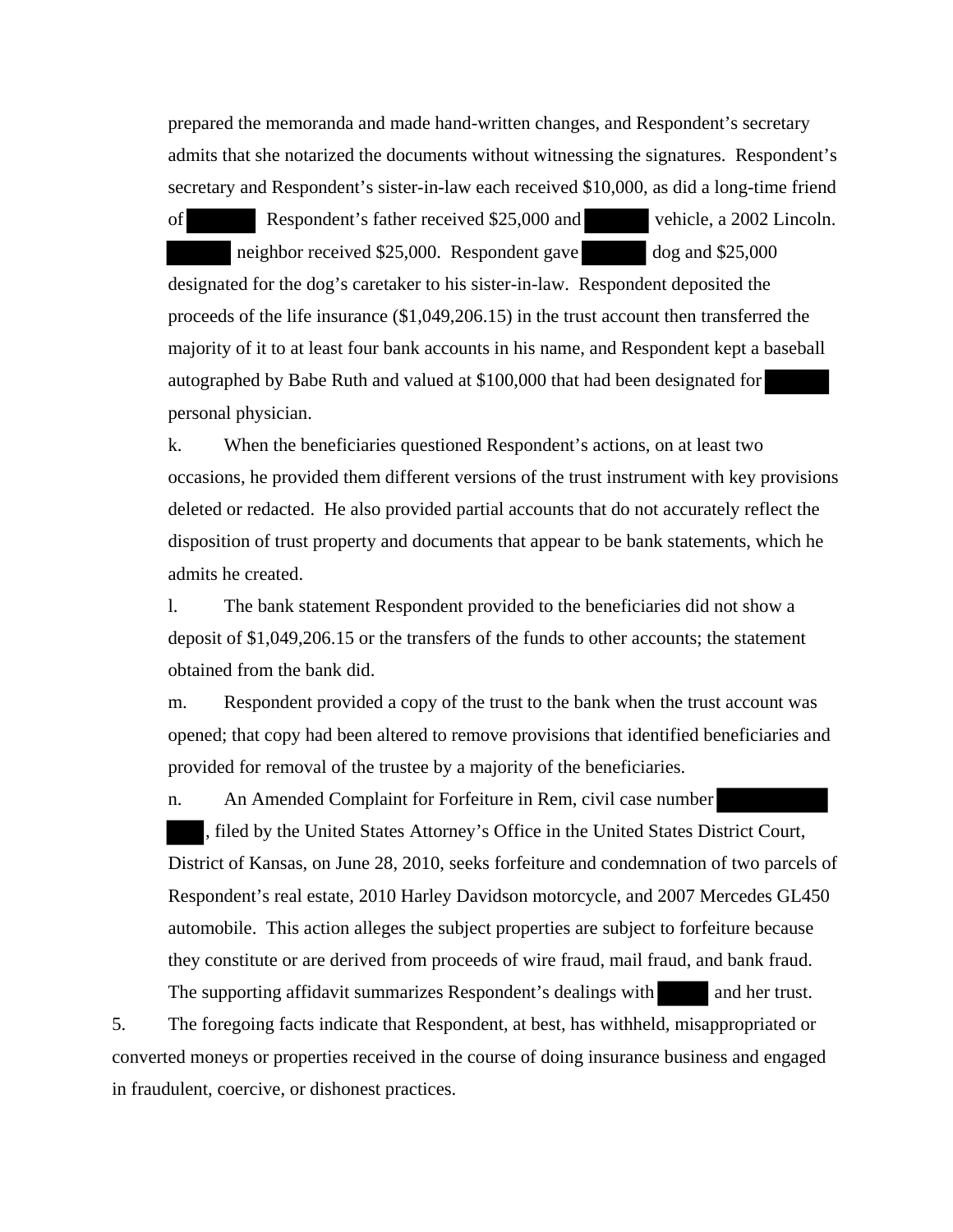6. KID records reflect that, effective July 2, 2010, Respondent was appointed as an agent by two insurance companies to do business in Kansas.

7. The Commissioner notes the standard industry practices regarding payment of commissions and underwriting and concludes that Respondent has strong motive and is likely to induce consumers to move their business from State Farm to new companies for his benefit and without regard to financial cost to consumers and/or their risk of losing insurability.

8. The Commissioner further notes that loss of the ability to obtain and maintain insurance threatens financial and emotional security of consumers, and particularly in the case of health care coverage, directly affects physical health by limiting or delaying access to care.

### **Applicable Law**

9. A person may not sell, solicit or negotiate any insurance within this state without a license issued in accordance with the Uniform Insurance Agents Licensing Act, K.S.A. 40-4901 *et seq*. K.S.A. 40-4905(a).

10. K.S.A. 40-4909(a) provides, in relevant part:

"The commissioner may deny, suspend, revoke or refuse renewal of any license issued under this act if the commissioner finds that the applicant or license holder has. . . (4) Improperly withheld, misappropriated or converted any moneys or properties received in the course of doing insurance business. . . . (8) Used any fraudulent, coercive, or dishonest practice, or demonstrated any incompetence, untrustworthiness, or financial irresponsibility in the conduct of business in this state or elsewhere. . . ." K.S.A. 40-4909(a).

11. In addition, the Commissioner may revoke any license issued under the Act if the Commissioner finds that the interests of the insurer or the insurable interests of the public are not properly served under such license. K.S.A. 40-4909(b).

12. Any action that affects a license or imposes a penalty may be taken only after notice and an opportunity for hearing in accordance with the Kansas Administrative Procedures Act (KAPA) [K.S.A. 77-513 *et seq*.]. K.S.A. 40-4909(c).

13. KAPA permits a state agency to use an emergency proceeding "[i]n a situation involving an immediate danger to the public health, safety or welfare that justifies use of emergency adjudication." K.S.A. 77-536(a)(1). "The state agency may take only such action as is necessary: (1) To prevent or avoid the immediate danger to the public health, safety or welfare that justifies use of emergency adjudication." K.S.A. 77-536(b)(1). The state agency must give such notice as is practicable to persons who are required to comply with the order, and the order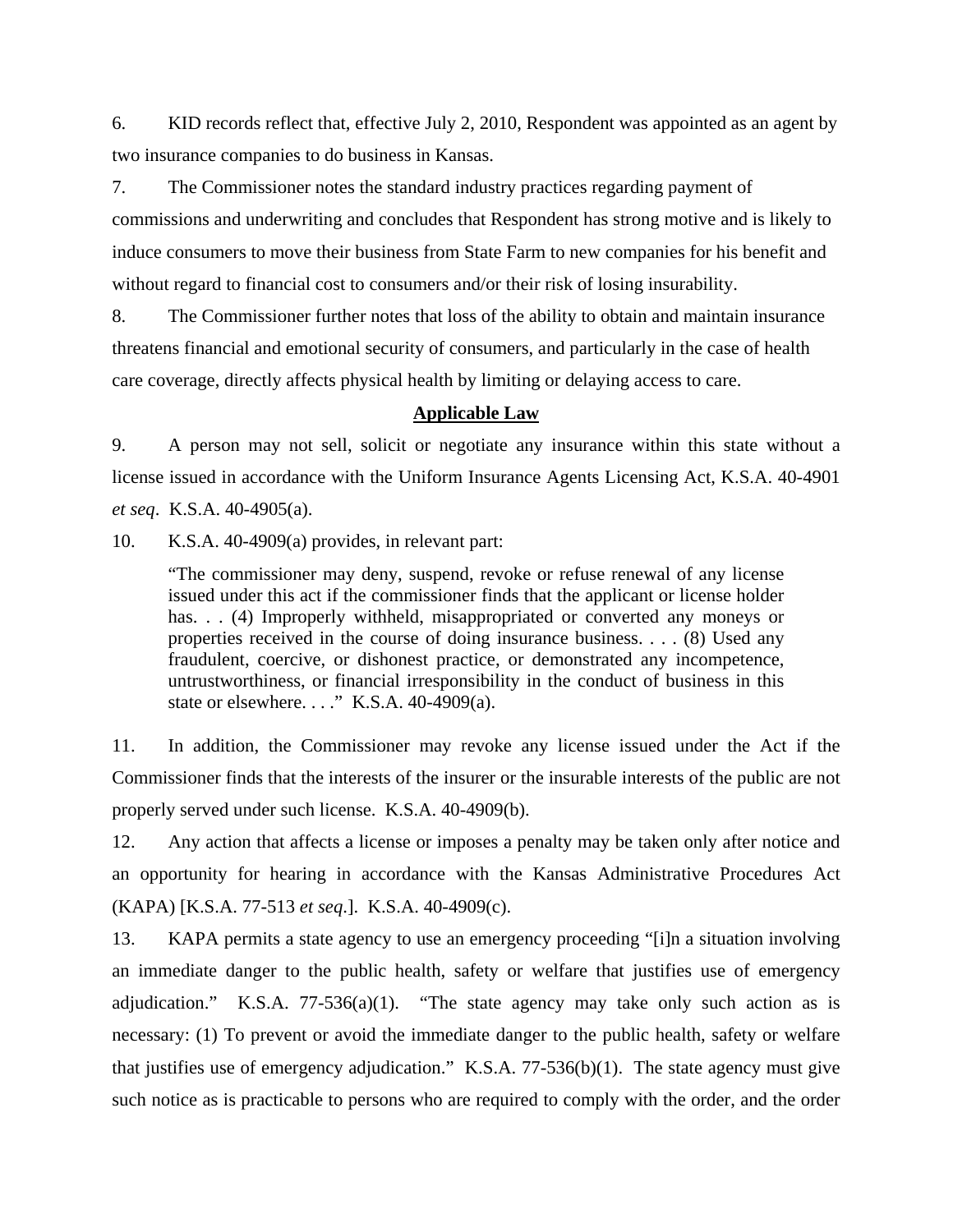is effective when rendered. K.S.A.  $77-536(d)(1)$ . The agency shall proceed as quickly as feasible to complete any proceedings that would be required if the matter did not justify the use of emergency proceedings. K.S.A. 77-536(e).

### **Conclusions of Law**

14. The Commissioner has jurisdiction over Respondent as well as the subject matter of this proceeding, and such proceeding is held in the public interest.

15. Respondent's conduct, summarized in paragraph 4, is grounds for revocation or suspension of Respondent's insurance agent's license pursuant to K.S.A. 40-4909(a)(4) and (a)(8). Further, based on those findings and the findings stated in paragraphs 6 and 7, the Commissioner may suspend or revoke Respondent's license pursuant to K.S.A. 40-4909(b) because the license does not properly serve the interests of the insurer or the insurable interests of the public.

16. For the policy reasons stated below, suspension by emergency order pursuant to K.S.A. 77-536 is necessary and appropriate to prevent irreparable financial harm to consumers, particularly elderly consumers.

#### **Policy Reasons**

17. The Commissioner and the Kansas Insurance Department seek to regulate the business of insurance in Kansas so as to protect the public health, safety and welfare. The Commissioner notes that an insurance agent's license indicates that the holder has been examined and found both competent and trustworthy. Such a license provides access to vulnerable people and promotes their trust in the licensee. Respondent has motive to "churn" business from State Farm to a company for which he is authorized to do business in order to obtain legitimate commissions on new business and policy renewals from his existing insurance clients. Unwarranted changes in health insurance policies may result in loss of coverage, and the financial cost of "churning" of life insurance and annuities can be immeasurable. Respondent's conduct with demonstrates a practice of using the insurance business as a means of gaining financial information and trust to exploit an elderly consumer. Given the weight of documentary evidence, credible evidence of Respondent's own admissions, and the predatory nature of the conduct the evidence supports, the Commissioner concludes that Respondent's continued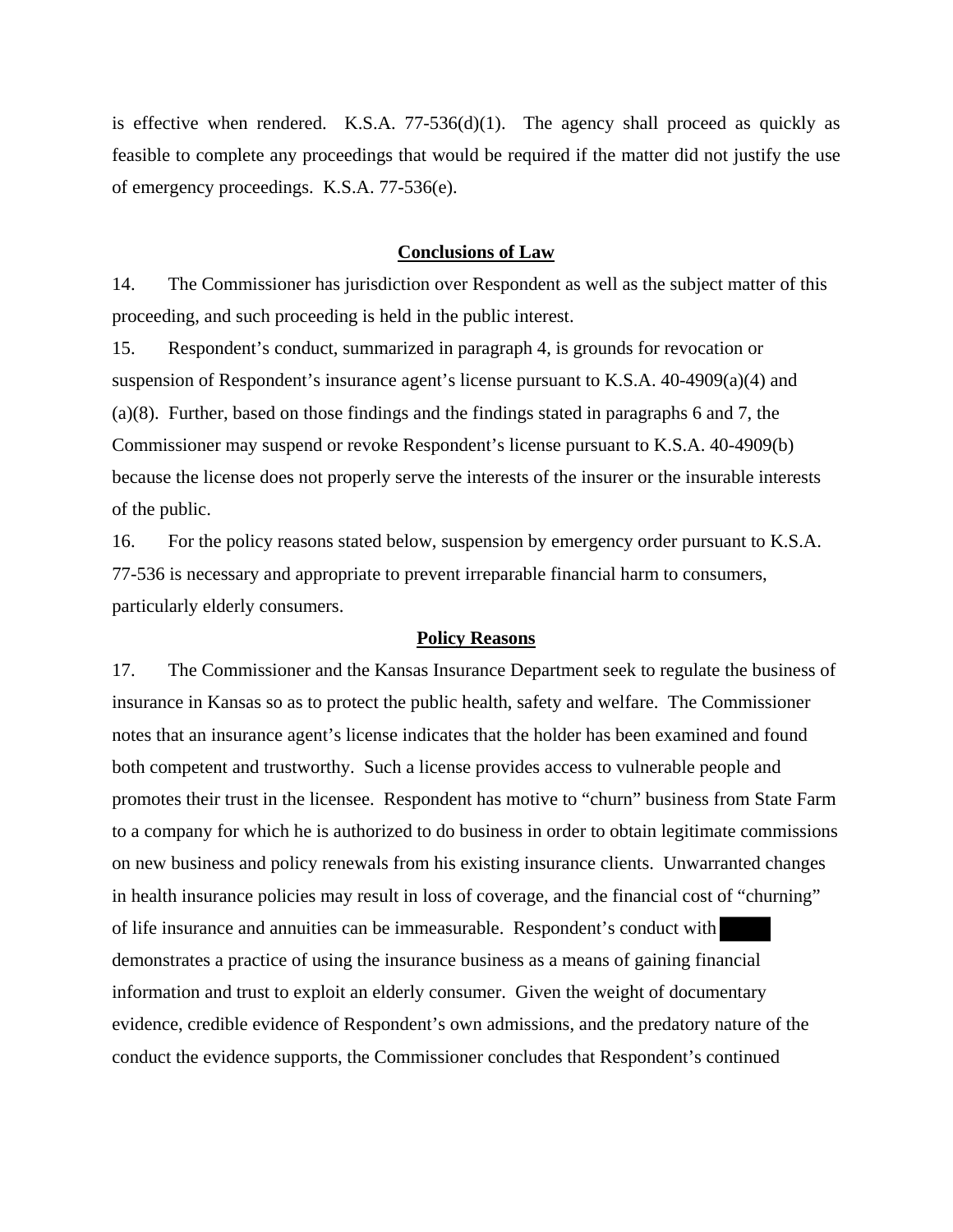licensure constitutes an immediate danger to the health, safety and welfare of the public requiring immediate state action.

# **IT IS THEREFORE ORDERED BY THE COMMISSIONER OF INSURANCE THAT the Kansas resident insurance agent's license of J. Matthew Pennington is hereby**

**SUSPENDED.** J. Matthew Pennington may not engage in the sale, solicitation, or negotiation of insurance in Kansas unless and until suspension of his Kansas resident insurance agent's license is lifted by further order of the Commissioner.

### **NOTICE OF RIGHTS**

Pursuant to K.S.A. 77-536(d), this Emergency Order shall become effective when rendered. However, Respondent may make a written request for a stay of this order. Hearing on the request would be limited to the issue of whether circumstances warrant imposition of an emergency order pending other hearing procedures. Any request should be directed to the following:

 John W. Campbell, General Counsel Kansas Insurance Department 420 S.W.  $9<sup>th</sup>$  Street Topeka, Kansas 66612

If Respondent requests a hearing, the Kansas Insurance Department will notify Respondent of the time and place of the hearing and information on the procedures, right of representation, and other rights of parties relating to the conduct of the hearing, before commencement of the same.

In the event Respondent files a petition for judicial review, pursuant to K.S.A. 77-613(e), the petition must be filed within 30 days of the date of service of this order. The agency officer to be served on behalf of the Kansas Insurance Department is:

 John W. Campbell, General Counsel Kansas Insurance Department 420 S.W.  $9<sup>th</sup>$  Street Topeka, Kansas 66612